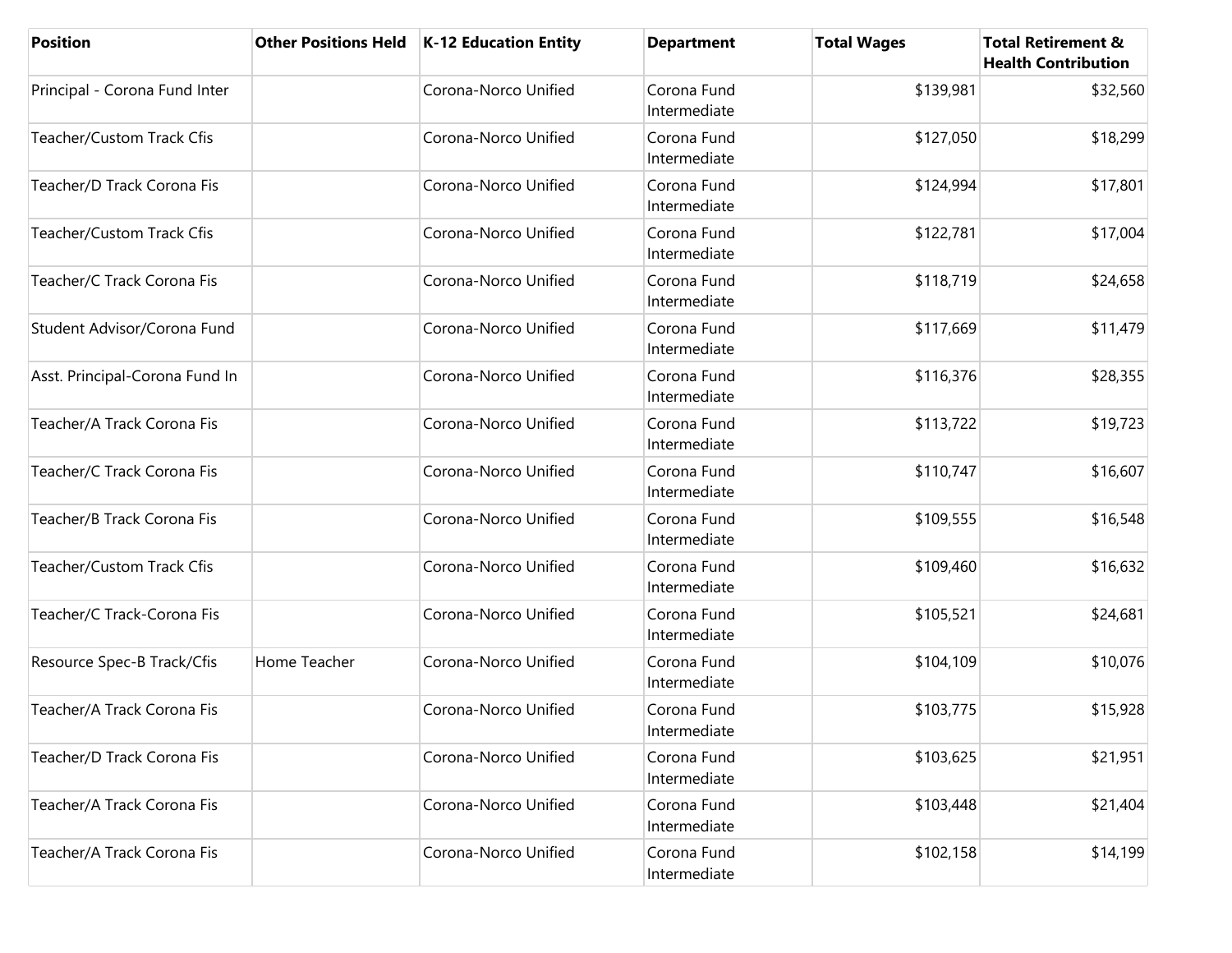| Teacher/B Track Corona Fis        | Corona-Norco Unified | Corona Fund<br>Intermediate | \$101,458 | \$20,330 |
|-----------------------------------|----------------------|-----------------------------|-----------|----------|
| Cnta Rep President/Corona<br>Fund | Corona-Norco Unified | Corona Fund<br>Intermediate | \$100,656 | \$24,092 |
| Teacher/D Track Corona Fis        | Corona-Norco Unified | Corona Fund<br>Intermediate | \$100,546 | \$9,805  |
| Teacher/C Track Corona Fis        | Corona-Norco Unified | Corona Fund<br>Intermediate | \$100,112 | \$26,546 |
| Teacher - B Track                 | Corona-Norco Unified | Corona Fund<br>Intermediate | \$100,005 | \$15,667 |
| Teacher/D Track Corona Fis        | Corona-Norco Unified | Corona Fund<br>Intermediate | \$99,085  | \$9,803  |
| Teacher/D Track Corona Fis        | Corona-Norco Unified | Corona Fund<br>Intermediate | \$98,302  | \$25,051 |
| Teacher/C Track Corona Fis        | Corona-Norco Unified | Corona Fund<br>Intermediate | \$98,277  | \$15,617 |
| Teacher/Custom Track Cfis         | Corona-Norco Unified | Corona Fund<br>Intermediate | \$97,159  | \$15,246 |
| Teacher/A Track Corona Fis        | Corona-Norco Unified | Corona Fund<br>Intermediate | \$96,290  | \$15,200 |
| Teacher/B Track Corona Fis        | Corona-Norco Unified | Corona Fund<br>Intermediate | \$95,779  | \$23,516 |
| Teacher/D Track Corona Fis        | Corona-Norco Unified | Corona Fund<br>Intermediate | \$95,383  | \$9,721  |
| Teacher/B Track Corona Fis        | Corona-Norco Unified | Corona Fund<br>Intermediate | \$95,102  | \$19,586 |
| Teacher/D Track Corona Fis        | Corona-Norco Unified | Corona Fund<br>Intermediate | \$93,376  | \$15,494 |
| Teacher D Track Corona Fis        | Corona-Norco Unified | Corona Fund<br>Intermediate | \$90,794  | \$14,784 |
| Teacher/A Track Corona Fis        | Corona-Norco Unified | Corona Fund<br>Intermediate | \$89,820  | \$14,688 |
| Teacher/B Track Corona Fis        | Corona-Norco Unified | Corona Fund<br>Intermediate | \$89,175  | \$15,334 |
| Teacher/B Track Corona Fis        | Corona-Norco Unified | Corona Fund<br>Intermediate | \$85,711  | \$22,661 |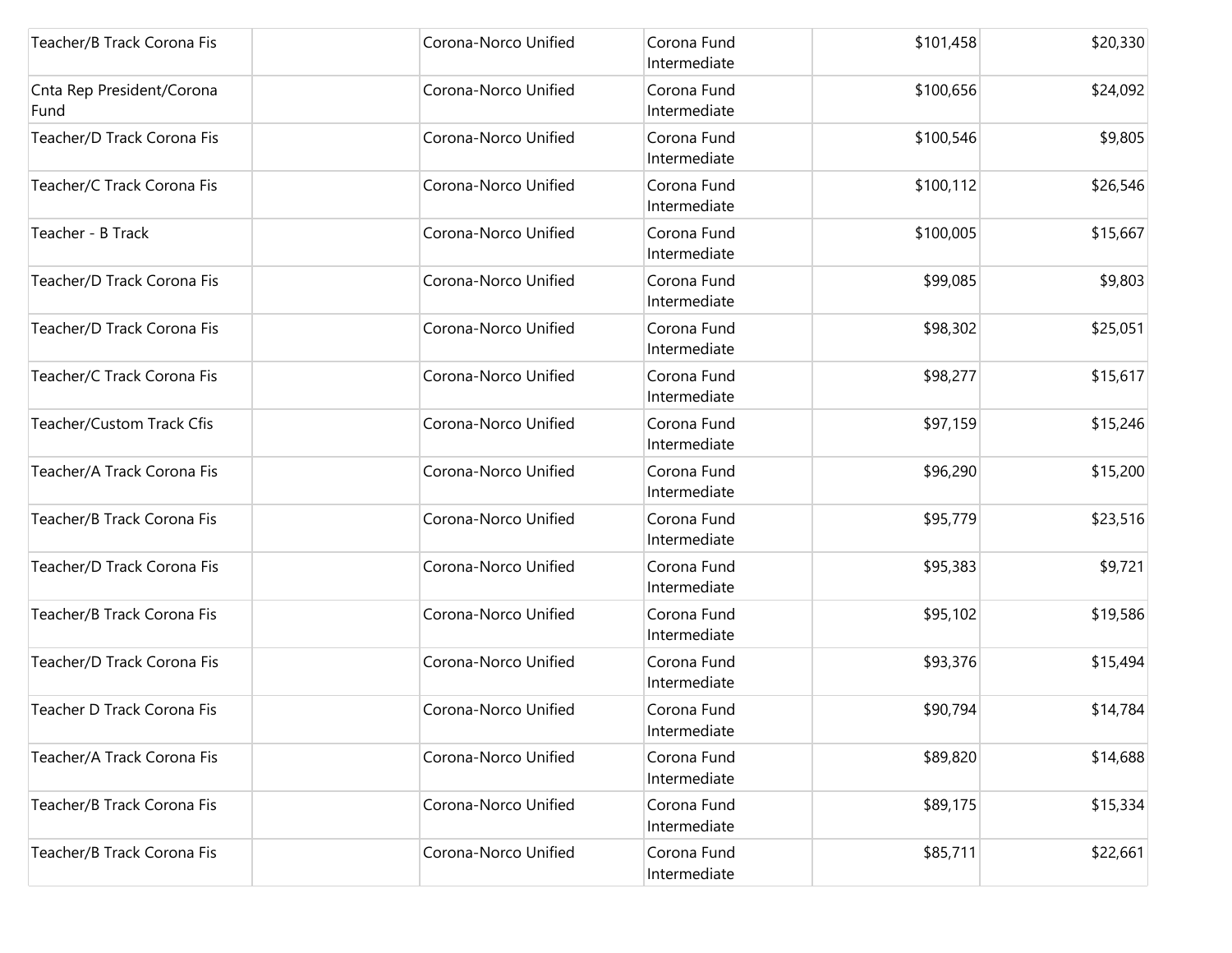| Teacher/C Track Corona Fis  |                                    | Corona-Norco Unified | Corona Fund<br>Intermediate | \$82,178 | \$13,898 |
|-----------------------------|------------------------------------|----------------------|-----------------------------|----------|----------|
| Teacher/A Track Corona Fis  |                                    | Corona-Norco Unified | Corona Fund<br>Intermediate | \$81,987 | \$13,926 |
| Counselor/Corona Fund Inter |                                    | Corona-Norco Unified | Corona Fund<br>Intermediate | \$80,250 | \$13,794 |
| Teacher/A Track Corona Fis  |                                    | Corona-Norco Unified | Corona Fund<br>Intermediate | \$79,578 | \$13,553 |
| Teacher/A Track Corona Fis  |                                    | Corona-Norco Unified | Corona Fund<br>Intermediate | \$78,070 | \$22,993 |
| Teacher/B Track Corona Fis  |                                    | Corona-Norco Unified | Corona Fund<br>Intermediate | \$77,428 | \$13,525 |
| Teacher/A Track Corona Fis  |                                    | Corona-Norco Unified | Corona Fund<br>Intermediate | \$71,152 | \$12,154 |
| Community Assistant         |                                    | Corona-Norco Unified | Corona Fund<br>Intermediate | \$63,884 | \$6,514  |
| Head Custodian II           | Asst Softball Coach-<br>Cohs-Class | Corona-Norco Unified | Corona Fund<br>Intermediate | \$63,288 | \$16,902 |
| Teacher/C Track Corona Fis  |                                    | Corona-Norco Unified | Corona Fund<br>Intermediate | \$62,499 | \$9,818  |
| Resource Spec C Track Cfis  |                                    | Corona-Norco Unified | Corona Fund<br>Intermediate | \$61,334 | \$14,431 |
| School Secretary IIa        |                                    | Corona-Norco Unified | Corona Fund<br>Intermediate | \$55,984 | \$19,038 |
| Teacher/C Track Corona Fis  |                                    | Corona-Norco Unified | Corona Fund<br>Intermediate | \$52,873 | \$5,321  |
| Security Attendant          |                                    | Corona-Norco Unified | Corona Fund<br>Intermediate | \$51,621 | \$5,977  |
| Custodian                   |                                    | Corona-Norco Unified | Corona Fund<br>Intermediate | \$51,205 | \$11,040 |
| Clerk Typist II             |                                    | Corona-Norco Unified | Corona Fund<br>Intermediate | \$51,005 | \$10,898 |
| Custodian                   |                                    | Corona-Norco Unified | Corona Fund<br>Intermediate | \$49,299 | \$5,376  |
| Custodian                   |                                    | Corona-Norco Unified | Corona Fund<br>Intermediate | \$48,830 | \$11,477 |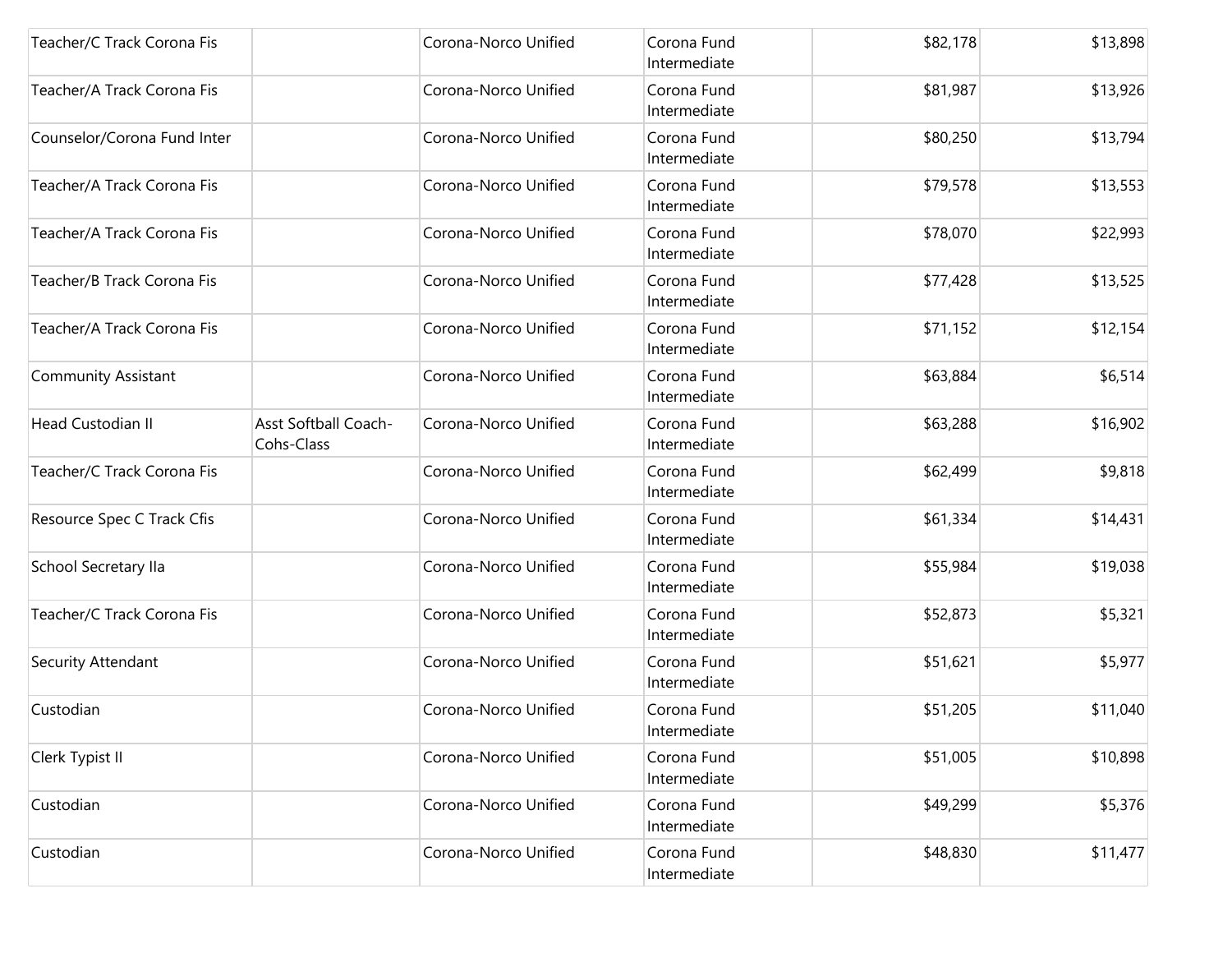| <b>Library Clerk</b>               |                                   | Corona-Norco Unified | Corona Fund<br>Intermediate | \$47,085 | \$12,938 |
|------------------------------------|-----------------------------------|----------------------|-----------------------------|----------|----------|
| Teacher/C Track Corona Fis         |                                   | Corona-Norco Unified | Corona Fund<br>Intermediate | \$46,665 | \$4,580  |
| Clerk Typist II                    |                                   | Corona-Norco Unified | Corona Fund<br>Intermediate | \$40,459 | \$10,271 |
| Clerk Typist II                    |                                   | Corona-Norco Unified | Corona Fund<br>Intermediate | \$38,076 | \$10,082 |
| Unit Lead II                       |                                   | Corona-Norco Unified | Corona Fund<br>Intermediate | \$34,167 | \$15,829 |
| Para educator-Sp Ed B Track        |                                   | Corona-Norco Unified | Corona Fund<br>Intermediate | \$29,030 | \$2,834  |
| Teacher/A Track Corona Fis         |                                   | Corona-Norco Unified | Corona Fund<br>Intermediate | \$26,362 | \$2,802  |
| Para educator/Academic (Acp)       | Para educator -<br>Substitute     | Corona-Norco Unified | Corona Fund<br>Intermediate | \$23,580 | \$0      |
| Para educator-Special<br>Education |                                   | Corona-Norco Unified | Corona Fund<br>Intermediate | \$22,121 | \$8,224  |
| <b>Health Clerk</b>                | Clerk Typist-Sub Perm<br>Employee | Corona-Norco Unified | Corona Fund<br>Intermediate | \$21,823 | \$0      |
| Para educator-Sp Ed "C" Track      |                                   | Corona-Norco Unified | Corona Fund<br>Intermediate | \$21,708 | \$2,469  |
| Cafeteria Assistant I              |                                   | Corona-Norco Unified | Corona Fund<br>Intermediate | \$20,173 | \$0      |
| Teacher/B Track                    |                                   | Corona-Norco Unified | Corona Fund<br>Intermediate | \$19,662 | \$3,787  |
| Teacher/C Track Corona Fis         |                                   | Corona-Norco Unified | Corona Fund<br>Intermediate | \$19,118 | \$4,272  |
| Cafeteria Assistant I              | Cafe Asst Sub-Perm<br>Employee    | Corona-Norco Unified | Corona Fund<br>Intermediate | \$16,131 | \$0      |
| Para educator/Bilingual B-Track    |                                   | Corona-Norco Unified | Corona Fund<br>Intermediate | \$12,073 | \$0      |
| Cafeteria Assistant I              |                                   | Corona-Norco Unified | Corona Fund<br>Intermediate | \$9,694  | \$0      |
| Cafeteria Assistant I              | Cafe Asst Sub-Perm<br>Employee    | Corona-Norco Unified | Corona Fund<br>Intermediate | \$9,340  | \$0      |